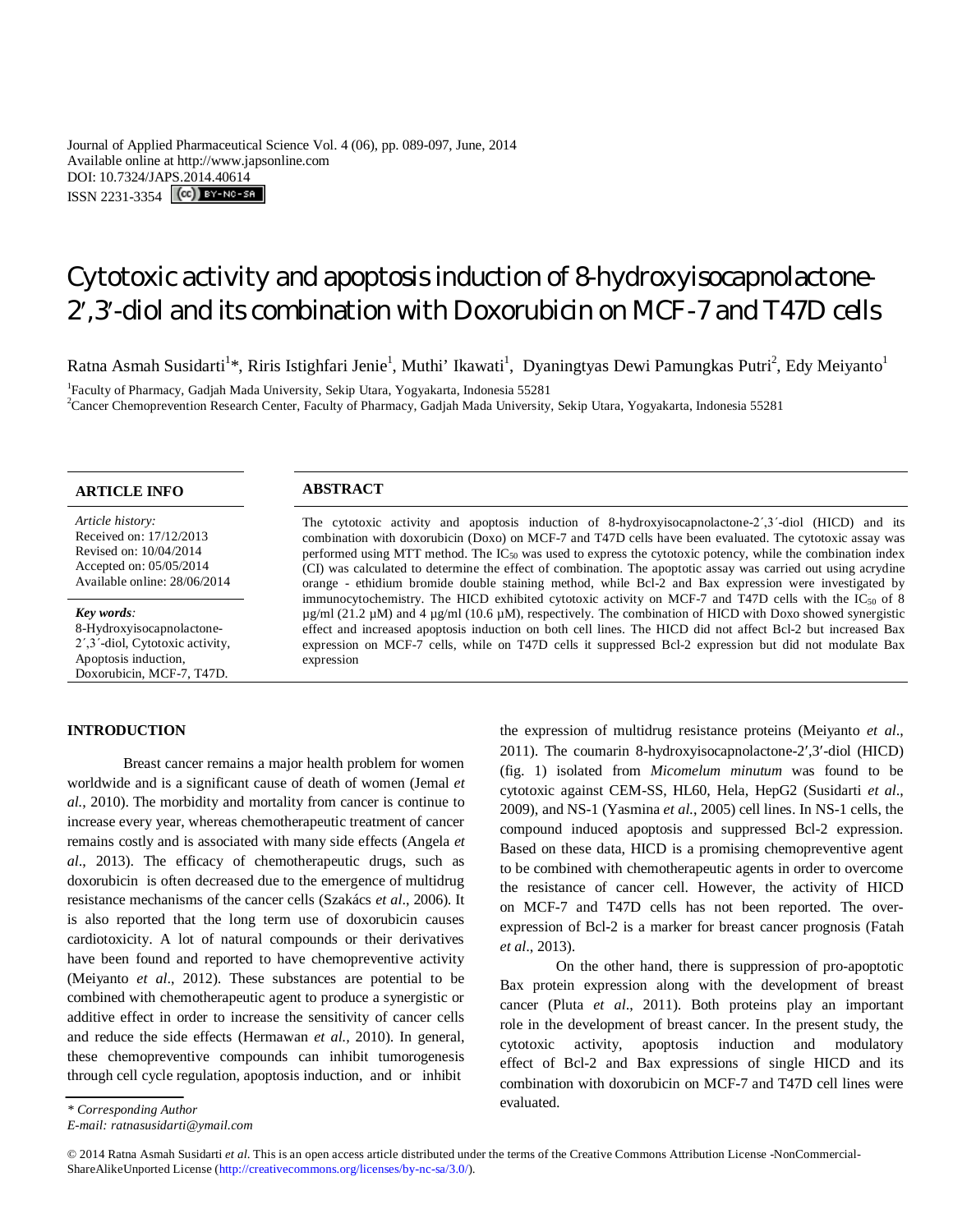

## **METHODS**

#### **Chemicals**

The 8-hydroxyisocapnolactone-2΄,3΄-diol and MTT reagent or 3-[4,5-dimethyl thiazole-2-yl(-2,5diphenyltetrazoliumbromide)]. Dulbecco's Modified Eagle Medium (DMEM) powder (Gibco), Fetal Bovine Serum (FBS) 10%<sup>v</sup>/<sub>v</sub> (Gibco), and Penicillin-Streptomycin 10,000 units/ml-10,000 μg/ml (Gibco) were used for cell culture medium. Cells were prepared using Tripsin EDTA 25% (Gibco).

For cytotoxicity assay Sodium Dodecyl Sulphate (SDS) 10%<sup>v</sup>/<sub>v</sub> (Merck) dissolved in HCl 0.1N (Merck) was used as stopper reagent, while Phosphate Buffer Saline (PBS) pH 7.4 containing KCl, NaCl, Na<sub>2</sub>HPO<sub>4</sub> and KH<sub>2</sub>PO<sub>4</sub> (all were HPLC grade, Sigma) as washing reagent. Etidium bromide and Acridin Orange were used for apoptotic assay, whereas methanol (Merck), normal goat serum (Novocastra), primary antibodies against Bcl-2 (Dako) and Bax (Dako), PBS, streptavidin, biotin, antibody IgG secondary biotinilasi (Novocastra), streptavidin conjugate of the enzyme "horse radish" peroxidase (Novocastra), 3.3´ diaminobenzidine kromogen (DAB) (Novo Castra), distilled water, and haematoxylin (Dako) were used for immunocytochemistry.

#### **Cell lines**

MCF-7 & T47D cells used were the collection of Cancer Chemoprevention Research Center (CCRC) Faculty of Pharmacy, Gadjah Mada University, which obtained from Prof. Kawaichi, Nara Institute of Science and Technology (NAIST), Japan.

#### **Cytotoxicity assay**

MTT assay was used to examine the cytotoxicity of HICD and its combination with Doxo on MCF-7 and T47D cells. Cells were distributed to 96-well plate with the density of  $5x10<sup>3</sup>$ cells/well and then incubated at 37 °C with 5%  $CO<sub>2</sub>$  for 24 hours. The concentration of HICD used in the single treatment was 1, 10, 50, 100, 250, 500, and 750 µg/ml. After 24-hours incubation, MTT reagent was applied followed by 4-hours incubation. The SDS  $10\%$ <sup>v</sup>/<sub>v</sub> in HCl 0.1N as stopper reagent was then applied. Plate was kept from the light overnight and the absorbance of the formazan formed was than measured at  $\lambda$  595 nm using ELISA reader (Bio-Rad) to calculate the  $IC_{50}$ . In combination assay, the concentration of HICD and Doxo used was  $\frac{1}{2}$ ,  $\frac{3}{8}$ ,  $\frac{1}{4}$  and  $\frac{1}{8}$  of their IC<sub>50</sub>. The Combination Index (CI) was than determined.

#### **Analysis**

*Single Cytotoxicity assay*

The absorbance obtained was used to calculate the percentage (%) of cell viability. The plot of log concentration versus % cell viability gave the equation of y=ax+b, which used to calculate  $IC_{50}$  value, that is the concentration inhibiting 50% cell proliferation.

#### *Combination Cytotoxicity Assay*

The effect of combination treatment on MCF-7 and T47D cell lines was evaluated by calculating Combination Index (CI) value (Reynolds and Maurer, 2005) using the formula as follows:

$$
CI = \frac{D1}{Dx1} + \frac{D2}{Dx2}
$$

D1 and D2 represented the concentrations used in combination treatment, while Dx1 and Dx2 are the single treatment concentration giving the same response as D1 and D2, respectively. Interpretation of the data was based on the classification listed in Table 1.

| Table. 1: Interpretation of CI value representing potency of combinational |  |
|----------------------------------------------------------------------------|--|
| application.                                                               |  |

| CІ          | Interpretation          |              | Interpretation      |
|-------------|-------------------------|--------------|---------------------|
| < 0.1       | Very strongly synergist | $0.9 - 1.1$  | Closely additive    |
| $0.1 - 0.3$ | Strongly synergist      | $1.1 - 1.45$ | Middle antagonist   |
| $0.3 - 0.7$ | Synergist               | $1.45 - 3.3$ | Antagonist          |
| $0.7 - 0.9$ | Middle synergist        | $>$ 3.3      | Strongly antagonist |

#### **Apoptotis induction assay**

Cells with the density of  $5x10^4$  cells/well were grown on glass cover-slips in the 24-well plate until 60-75 % confluent and than incubated with HICD, Doxo or the combination of both compounds for 48 hours. In the single treatment, the concentration of HICD or Doxo applied was same as its  $IC_{50}$ , while in the combination treatment, the mixed concentration of both compounds giving strongest synergistic effect was used. After that, the cover-slips were washed with phosphate bufferd saline and fixed on the object glass. Cells were than stained with 5 μL acrydine orange and ethydium bromide and visualized by fluorescence microscope. Apoptotic cells showed orange colour and characteristic morphological features, whereas normal cells appeared green.

#### **Immunocytochemistry**

The T47D and MCF-7 cells were grown on cover-slips in 24-well plate  $(5x10^5 \text{ cells/well})$  until 80 % confluent (24 hours incubation). The medium was then replaced by fresh medium containing HICD, Doxo or the combination of both. The plate was then incubated at  $37^{\circ}$ C with 5% CO2 for 16 hours. After incubation, the cells were washed with PBS and then fixed with cold methanol for 10 minutes at -4˚C. The cells were washed with PBS again and then blocked with hydrogen peroxide solution for 10 minutes at room temperature. The cells were incubated with primary antibody of Bcl-2 and Bax for one hour. The cells were washed three times with PBS, incubated with secondary antibody for 10 minutes, and then washed with PBS again. The cells were incubated in 3,3´ diaminobenzidine (DAB) solution for 10 minutes and then washed with aquadest. After that, the cells were counterstained with Mayer-Haematoxylin for 3 minutes. After incubation, the coverslips were taken and washed with aquadest,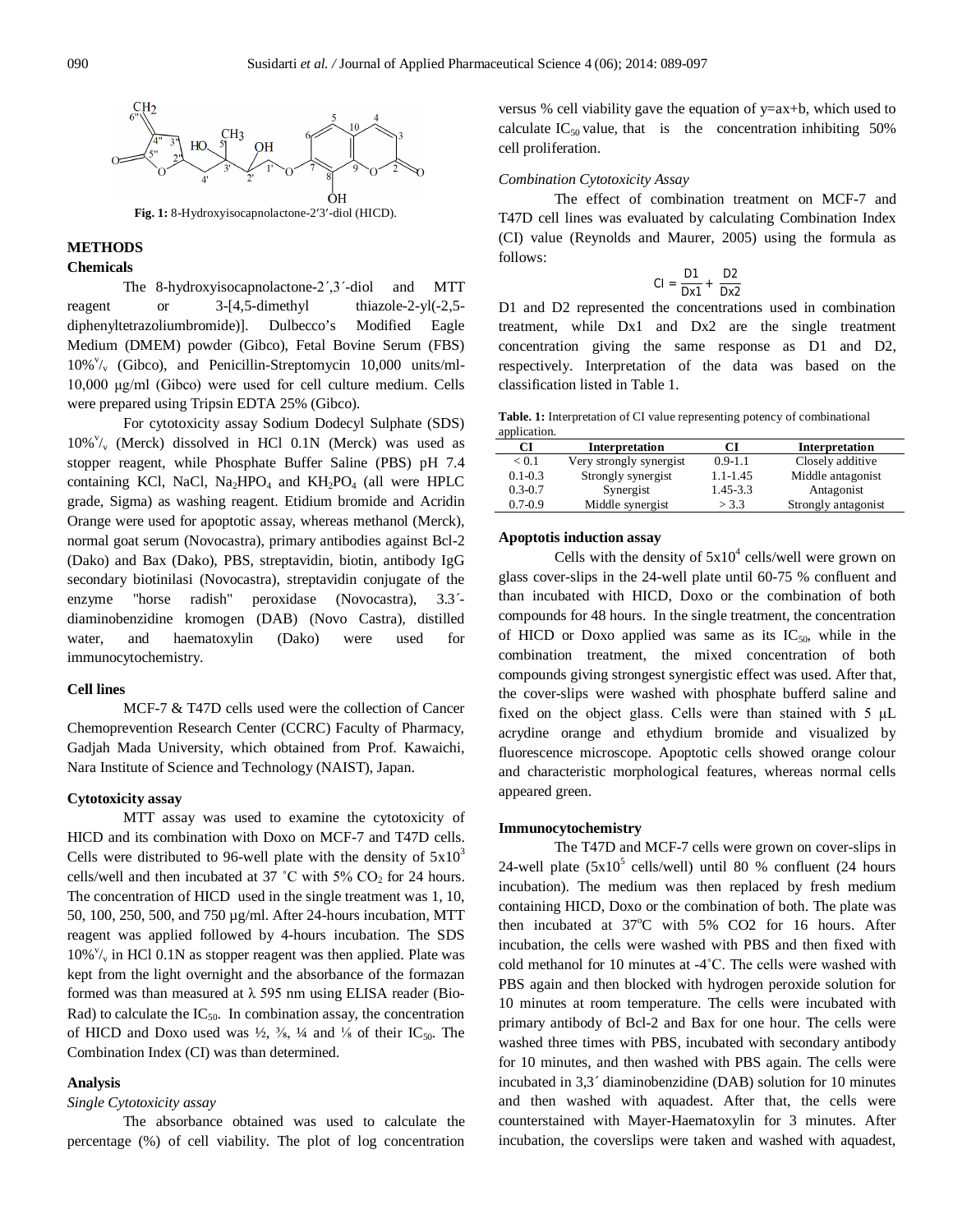and then immersed with xylol and alcohol. The expression of Bcl-2 and Bax proteins was determined using a light microscope (Nikon, Japan) and photographed using a digital camera (Canon, Japan). Expression of Bcl-2 and Bax were marked by the emergence of a dark brown color in cytoplasm, whereas cells with no protein expression appeared purple.

#### **RESULTS**

# *The effect of single treatment of HICD and Doxo on MCF-7 and T47D cells viability*

Experimental results showed that HICD exhibited cytotoxic activity towards both MCF-7 and T47D cells in a dose dependent manner. Increasing concentrations resulted in a decreased in the percentage of viable cells. A similar cytotoxicity trend was also observed when cells were treated with Doxo. The T47D cells was more sensitive toward both compounds than MCF-7 cells (Figure 2). Based on the linier regression equation, the  $IC_{50}$ of HICD and Doxo on MCF-7 cells was 8 μg/ml (21.2 μM) and 0.19 μg/ml (350 nM), whereas on T47D cells was 4 μg/ml (10.6  $\mu$ M) and 0.02  $\mu$ g/ml (40 nM), respectively.

# *The effect of HICD-Doxo combination treatment on MCF-7 and T47D cells viability*

Based on the CI values obtained (Figure 3) it can be seen that most of HICD and Doxo combination were synergist (CI < 0.9), of which the effect of the combination is greater than the sum of each single effect at the same dose. Synergism was apparent on low concentrations of HICD with any Doxo concentrations (Table 3; Figure 3). The strongest synergism (CI 0.35) occurred by the combination of 0.8  $\mu$ g/ml of HICD ( $\frac{1}{10}$ IC<sub>50</sub>) with 175 nM of Doxo ( $\frac{1}{2}$  IC<sub>50</sub>). Even the combination with lowest HICD concentration caused greater morphological changes of the cancer cells than single HICD treatment at 8  $\mu$ g/ml (IC<sub>50</sub>).

The combination treatment of HICD with Doxo was conducted to examine the efficacy of combination in inhibiting the growth of MCF-7 and T47D cells and to determine whether the combination is synergistic, additive, or antagonistic. Based on each  $IC_{50}$  values, the ratio of concentration of HICD and Doxo used in the experiment was shown in Table 2.

Differing from MCF-7cells, T47D cells exhibited greater sensitivity towards HICD and Doxo, of which all combination of HICD with high concentrations of Doxo were almost strongly synergist (Table 4). The strongest synergistic effect (CI 0.21) was given by the combination of 0.4 μg/ml of HICD with 20 nM of Doxo. Morphological changes of T47D cells due to HICD, Doxo, and their combination treatments can be seen in Figure 4. This cytotoxicity assay concluded that of HICD can increase the effectivity of Doxo against MCF-7 and T47D cells.

# *The effect of HICD, Doxo, and the combination of both on apoptosis induction*

All treatments were basically able to induce apoptosis in MCF-7 and T47D (Fig. 5). The ability of Doxo in inducing MCF-7 apoptosis was low, whereas HICD was much stronger. The ability of Doxo in inducing apoptosis was significantly improved when combined with low concentration of HICD. Thus, it strongly supports that HICD has a synergistic effect with Doxo in inducing apoptosis. In T47D cells that are sensitive to Doxo, apoptosis induction of Doxo is greater than that in MCF-7. Low concentration of HICD can also increase apoptosis induction of Doxo on this cell.

# *Effect of HICD, Doxo, and the combination of both on the expression of Bcl-2*

Observation of proteins involved in the apoptosis of MCF-7 and T47D cells gave further information about the molecular mechanism leading to the synergism of HICD and Doxo in inducing apoptosis. In this study, Bcl-2 and Bax proteins were observed to represent anti-apoptosis and pro-apoptosis proteins, respectively. The expression of both proteins was observed by immunocytochemistry. Brown color in the cytoplasm showed the presence of protein expression, while blue color indicated no protein expression. The intensity of the brown color was used as a qualitative parameter for the modulation of proteins expression.

The expression of Bcl-2 in MCF-7 cells can be observed in Figure 6. Doxo demonstrated the ability to significantly reduce the expression of Bcl-2, while single treatment of HICD did not decrease the expression of Bcl-2. The combination of Doxo with low concentration of HICD weakly suppressed the expression of Bcl-2. These findings indicated that the synergism of HICD and Doxo in inducing apoptosis of MCF-7 cells is probably not through down-regulation of Bcl-2 pathway.

On T47D cells, however treatment of single HICD and Doxo at their  $IC_{50}$  were able to decrease the expression of Bcl-2. Down-regulation of Bcl-2 expression induced by the combination of both compounds was also observed (Figure 7). Based on this observation it was concluded that the synergism of HICD – Doxo on T47D cells mostly likely through down-regulation of Bcl-2 expression.

# *Effect of HICD, Doxo, and the combination of both on the expression of Bax*

The expression of pro-apoptotic protein Bax were also observed to explore further the possibility of a mechanism that mediates cytotoxicity and synergism of the compounds. Figure 8 shows the modulation of Bax expression in MCF-7 cells. Untreated cells with and without addition anti-Bax primary antibody showed blue cytoplasm, which means that no expression of Bax. Doxo slightly increased Bax expression, but HICD increased Bax expression greater than Doxo. This is supported by the fact that low concentration of HICD in combination with Doxo is also able to increase the expression of Bax. These results indicated that the cytotoxicity of HICD and the possibility of synergistic mechanism with Doxo on MCF-7 were through upregulation of Bax pathway. However, treated HICD did not effect in BAX expression on T47D (Figure 9).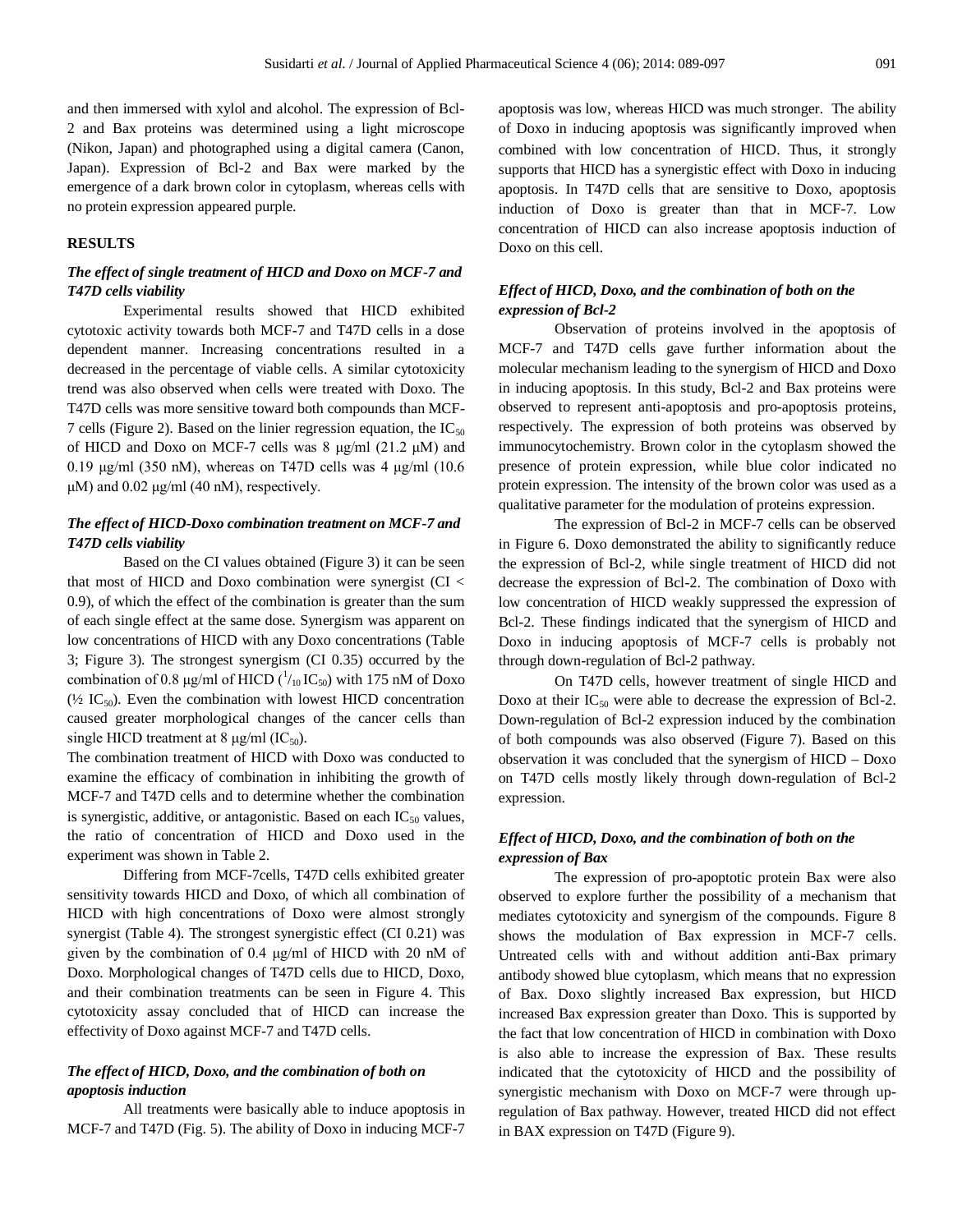

**Fig. 2:** Cytotoxicity of HICD and Doxo towards MCF-7 and T47D cells. Treatment of both HICD (A) and Doxo (B) reduced the enzymatic activity of succinate dehydrogenase to convert MTT into formazan, which is linear with viable cells. The profile of MCF-7 viability is shown by the red curve while T47D by the blue curve. The plot of log concentration versus % cell viability gave linier regression equation used to determine the  $IC_{50}$  value. Viabilty profile is presented from the mean ± standard error (SE) from 3 experiments. The treatment of HICD on MCF-7 and T47D cells resulted in reduced cell viability.



**Fig. 3:** The inhibition of MCF-7 cells growth because of the HICD-Doxo combination treatment. The histogram depicts the cell viability (A, above) and CI values (A, bottom) of the HICD-Doxo combination treatment of at various concentrations. Combination treatment at the best CI value (E) gave equivalent morphological changes with single Doxo (C), but greater than single HICD (D) and untreated cells (B). The yellow arrow points viable cell, while red arrow points to cells with morphological changes. Cell morphology was observed under an inverted microscope with 400x magnification.

**Table. 2:** Concentration combinations used in this experiment.

| Doxo        |                                      | $HICD (IC_{50})$              |                                |                                |  |
|-------------|--------------------------------------|-------------------------------|--------------------------------|--------------------------------|--|
| $(IC_{50})$ | $10^{-1}$                            |                               |                                |                                |  |
| 110         | $\prime$ 10 $\cdot$<br>$^{\prime}10$ | $/_{10}$ : $/4$               | $10 -$                         | $\frac{1}{10}$ : $\frac{1}{2}$ |  |
|             | $\frac{1}{4}$<br>/10<br>$\bullet$    | $\frac{1}{4}$ : $\frac{1}{4}$ | $\frac{1}{4}$ :                | $\frac{1}{4}$ : $\frac{1}{2}$  |  |
|             | $'10 -$                              | $\frac{1}{3}$ : $\frac{1}{4}$ | $\overline{\phantom{a}}$<br>к. | $\frac{1}{3}$ : 1/2            |  |
|             | $V_{10}$ : ½                         | $\frac{1}{2}$ : $\frac{1}{4}$ | $\frac{1}{2}$ :                | $\frac{1}{2}$ : $\frac{1}{2}$  |  |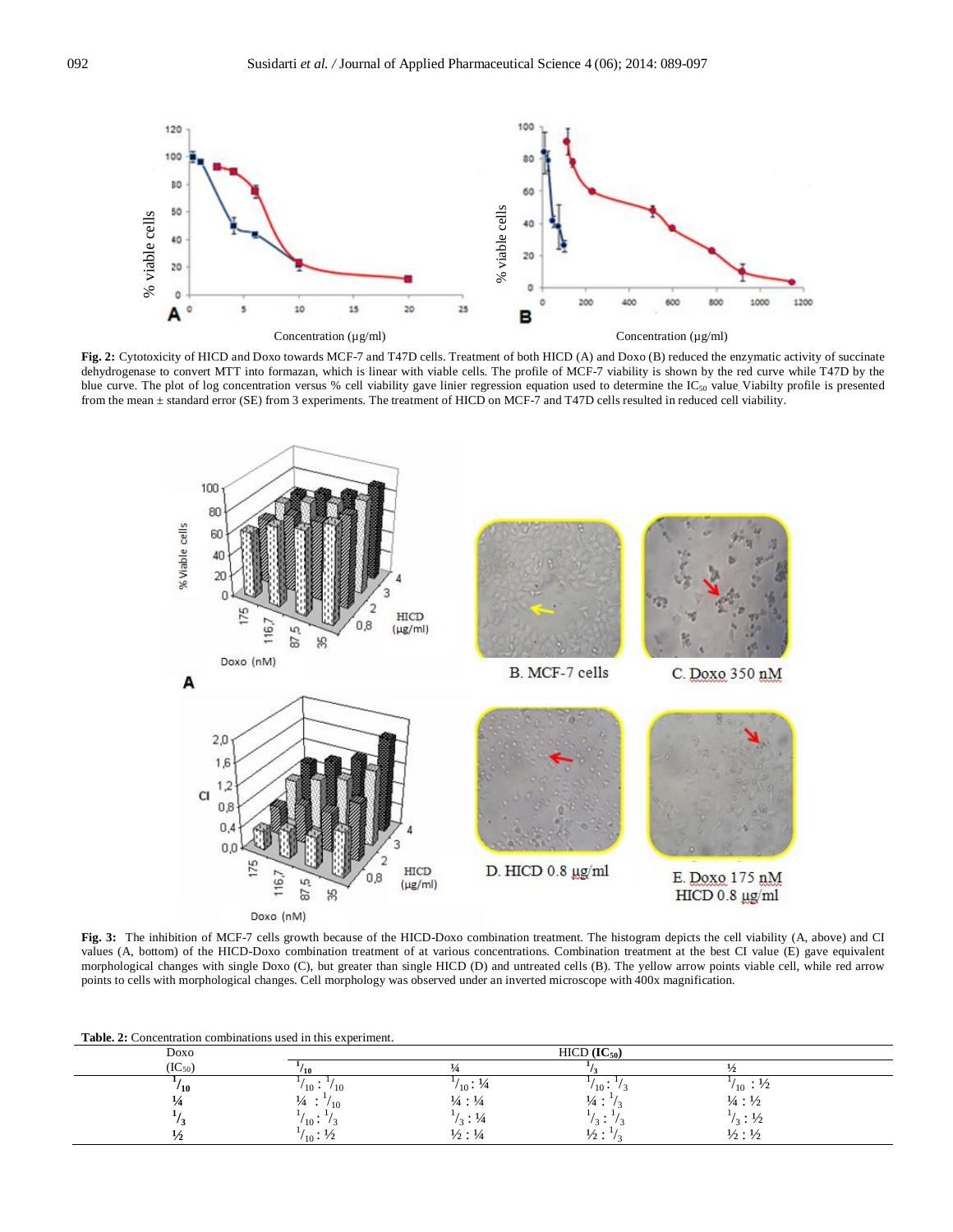**Table. 3:** Combination index (CI) values of HICD – Doxo on MCF-7 cells.

| <b>Doxo Concentrations</b> | <b>HICD Concentrations (µg/ml)</b> |      |      |      |
|----------------------------|------------------------------------|------|------|------|
| (nM)                       | v.o                                |      |      |      |
| ن ر                        | 0.85                               | 1.09 | 1.4. | 1.76 |
| 87.5                       | 0.59                               | 0.76 | 1.11 | 1.26 |
| 116.7                      | 0.52                               | 0.73 | 0.96 | 1.09 |
| $\cdots$                   | 0.35                               | 0.55 | 0.80 | 0.92 |

| <b>Table . 4:</b> Combination Index (CI) values of HICD–Doxo on T47D cells. |
|-----------------------------------------------------------------------------|
|-----------------------------------------------------------------------------|

| <b>Doxo Concentration</b> | $HICD$ concentrations ( $\mu$ g/ml) |                  |      |           |
|---------------------------|-------------------------------------|------------------|------|-----------|
| (nM)                      | U.4                                 |                  | د. د |           |
|                           | 0.92                                | $\Omega$<br>1.38 | 1.28 | 7.66      |
| 10                        | 0.93                                | 1.64             | 0.78 | 4.89      |
| 1 J                       | 0.41                                | 0.85             | 0.48 | 2.25      |
| 20                        | 0.21                                | 0.33             | 0.24 | $_{0.78}$ |



**Fig. 4:** The inhibition of T47D cells growth because of the HICD-Doxo combination treatment. The histogram depicts the cell viability (A, above) and CI values (A, bottom) of the HICD-Doxo combination treatment of at various concentrations. The morphology of living cells is shown by the untreated group (B). Treatment of single Doxo (C) and HICD (D) and the best combination of both (E) gave morphological changes. The yellow arrow points to living cells, while red arrows points to cells with morphological changes. Cell morphology was observed under an inverted microscope with 400x magnification.



**Fig. 5:** Apoptosis induction effect of single and combination treatments on MCF-7 and T47D cells. Staining with acrydine orange – ethidium bromide on cells treated with single Doxo or HICD and the combination of both gave green fluorescence for living cells (yellow arrows) and orange color for apoptotic/dead cells (red arrow). The upper row is the observation results for MCF-7 cells while the the lower row is for T47D cells. Single Doxo and HICD were given at IC50 each, while in the combination treatment the combination concentration of both compounds giving the best CI value was given. Cell morphology was observed under an inverted microscope with 400x magnification.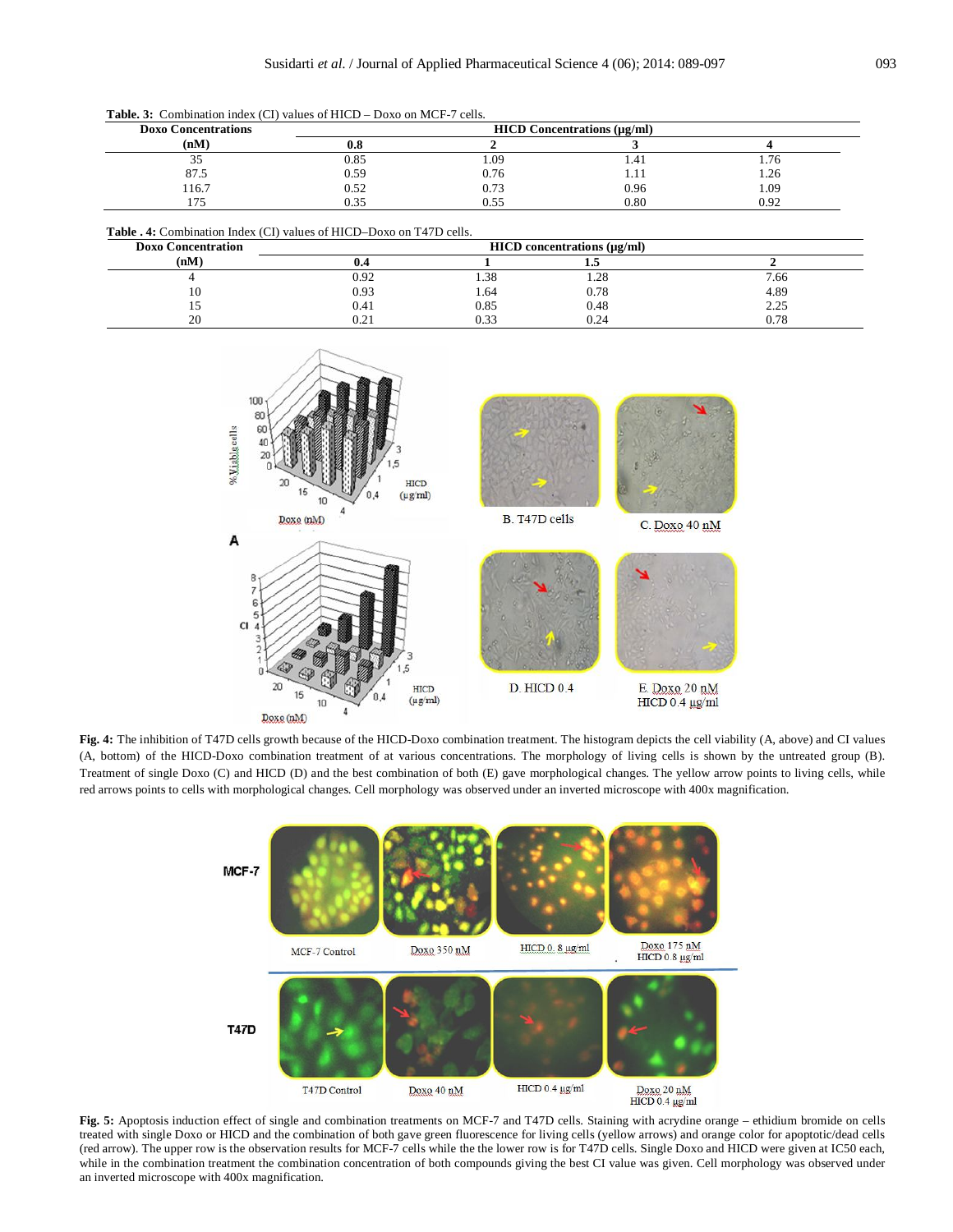

MCF-7 negative control



MCF-7 positive control



Doxo 350 nM

HICD 0.8 µg/ml

Doxo 175 nM HICD 0.8 µg/ml

**Fig. 6:** Effect of HICD, Doxo, and the combination of both on the expression of Bcl-2 on MCF-7 cells. Untreated cell without addition anti-Bcl-2 primary antibody exhibited blue cytoplasm, while untreated cell with anti-Bcl-2 primary antibody gave brown color, which means there is Bcl-2 expression. Treatment of 350 nM of Doxo was significantly able to decrease Bcl-2 expression, but not with the 8 μg/ml of HICD. Combination of both compounds weakly inhibit Bcl-2 expression. Apoptosis induction was observed after 15 hours incubation. Yellow arrows mark a decrease in expression, while red arrows mark the presence of expression. The cell morphology was observed under an inverted microscope with 400x magnification.



**Fig. 7:** Effect of HICD. Doxo. and the combination of both on the expression of Bcl-2 on T47D cells. Treatment of 40 nM of Doxo as well as 4 μg/ml of HICD was able to decrease the expression of Bcl-2 significantly. The combination of lower concentrations of HICD and Doxo was also decrease Bcl-2 expression. Apoptosis induction was observed after 15 hours incubation. Yellow arrows mark a decrease in expression, while red arrow marks the presence of expression. Cell morphology was observed under an inverted microscope with 400x magnification.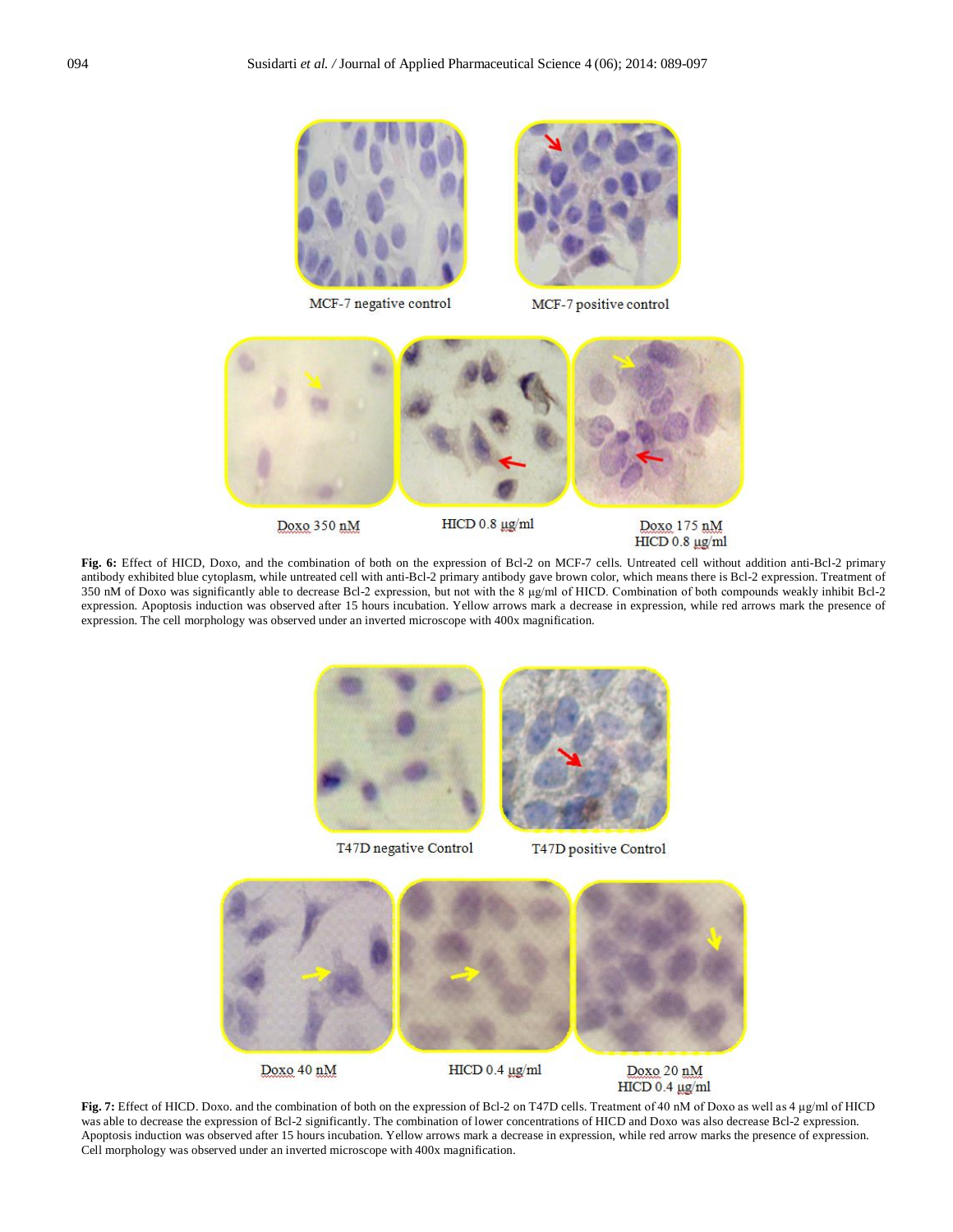





MCF-7 positive control



Doxo 350 nM

HICD 0.8 µg/ml

Doxo 175 nM HICD 0.8 µg/ml

**Fig. 8:** Effect of HICD, Doxo, and their combination on the expression of Bax on MCF-7 cells. Untreated cell without addition anti-Bax primary antibody exhibited blue cytoplasm, while untreated cell with anti-Bax primary antibody gave brown color, which means there is Bax expression. Single treatment of Doxo and HICD and their combination each at 15 hours of incubation period could not induce the expression of Bax. Yellow arrow marks a decrease of expression, while red arrows mark the presence of expression. Cell morphology was observed under an inverted microscope with 400x magnification.



T47D negative Control



T47D positive Control



**Fig. 9:** Effect of HICD, Doxo, and their combination on the expression of Bax on T47D cells. Untreated cell without addition anti-Bax primary antibody exhibited blue cytoplasm, while untreated cell with anti-Bax primary antibody gave brown color, which means there is Bax expression. Single treatment of Doxo and HICD and the combination of both each at 15 hours of incubation period could not induce the expression of Bax. Yellow arrows mark decreases in expression. Red arrows mark the presence of expression. Cell morphology was observed under an inverted microscope with 400x magnification.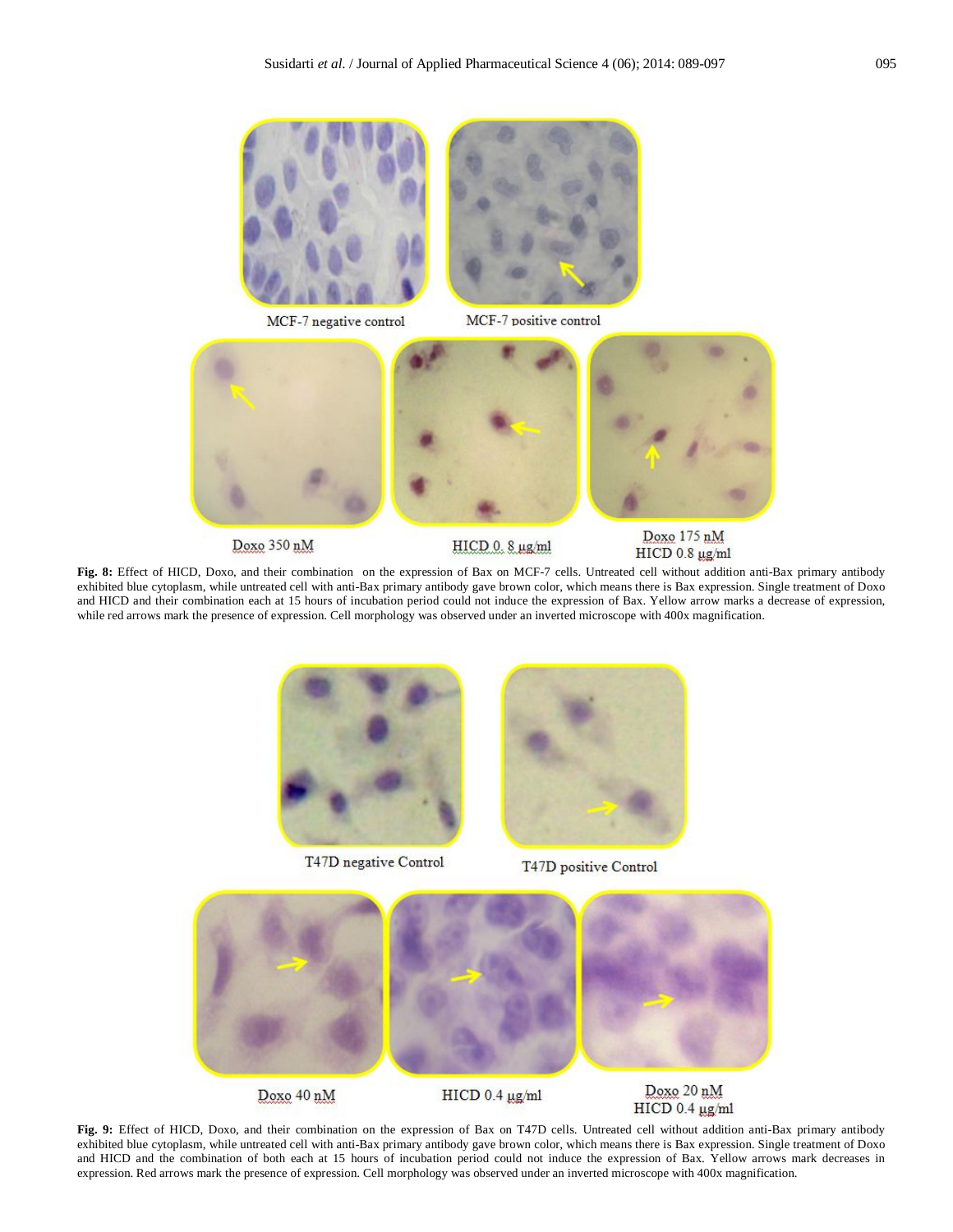#### **DISCUSSIONS**

The cytotoxic activity of Doxo, HICD and the combination of both on MCF-7 and T47D cell lines has been studied. The IC50 value of Doxo on MCF-7 was 350 nM (0.19 μg/ml), while on T47D was 40 nM (0.02 μg/ml). The much greater IC50 value of Doxo on MCF-7 cells than on T47D cells indicating that MCF-7 cancer cells are more resistant towards Doxo compared to T47D cells. This is in-line with the characteristics of MCF-7 as a chemo-resistant cell model. The HICD exhibited cytotoxic activity on MCF-7 and T47D cells with the  $IC_{50}$  of 8  $\mu$ g/ml (21.2  $\mu$ M) and 4  $\mu$ g/ml (10.6  $\mu$ M), respectively. The synergistic effect of HICD-Doxo combination was observed on both MCF-7 and T47D cells  $(CI < 0.9)$ . This interesting finding served a promising solution to increase the effectiveness of Doxo.

Based on double staining results, it can be proved that the apoptosis induction of HICD-Doxo combination on MCF-7 and T47D cells was better than their single treatments. The mechanism of apoptosis induction can follow the mitochondria independent pathway through the activation of caspase 8 by the Fas receptor or through the mitochondria dependent pathway preceded by the expression of p53 tumor suppressor as a result of cellular stress. The expression of p53 will induce the expression of pro-apoptotis proteins (Bad, Bax, Bid) which in turn will release cytochrome C from the mitochondria. The release of cytochrome C can be inhibited by the anti-apoptosis protein Bcl-2 which is expressed by the activation of the transcription factor NFκB (Simstein *et al.* 2003). Results of this study indicate that treatment of HICD, Doxo, and their combination on MCF-7 cells did not involve the modulation of Bcl-2 or Bax expressions. While on T47D cells, Bcl-2 down-regulation was observed after treatment of HICD even though Bax modulation was not observed. A possible mechanism of Bcl-2 inhibition is through the inhibition of NFκB activation as is generally observed for flavonoids (Sanjeev and Sanjay, 2004). However, the mechanism of inhibition of Bcl-2 expression after HICD treatment need to be studied further.

Treatment of HICD on T47D cells reduced the expression of Bcl-2, thus increased the sensitivity of the cancer cells. This aided the increased efficacy of Doxo in inducing apoptosis through the Fas pathway (Massart *et al*., 2004). The Fas pathway is inhibited when stimulation of epidermal growth factor (EGF) occurs. The EGF receptor is over-expressed in breast cancers. Stimulation of EGF can also inhibit proteolysis of proteins downstream to EGF, such as Cbl and Akt (Spencer *et al*,. 1999). And thus, activation of EGF receptor can result in proliferative responses and also resistance to chemotherapy. This data is also supported by Xinqun *et al*. (2005), which stated that exposure of T47D cells with Doxo for 24 hours exhibited an increase of phosphorylated Akt kinase. Inhibition of the activation of EGF receptor can increase the activity of Doxo in inducing Fas and/or Fas ligand. Induction of Fas and/or Fas ligand will activate a caspase cascade, which eventually lead to apoptosis. Most likely HICD inhibit EGF receptor activation thus able to increase the activity of Doxo in inducing Fas and/or Fas ligand. The T47D cells

express ER+ (positive estrogen) receptors, thus responsive to estrogen stimulation. Zampieri *et al*. (2002) stated that there are not increasing in P-gp when T47D cells are exposed to estrogen. And so, the synergism of HICD with Doxo on T47D cells most likely did not follow the P-gp pathway. Since Bcl-2 and Bax activation are usually marked in breast cancer cells, thus HICD is potential to be developed further as a specific-targeted cochemotherapeutic agents for breast cancer through apoptosis induction.

#### **ACKNOWLEDGEMENTS**

We wish to express sincere thanks to The Faculty of Pharmacy Gadjah Mada University for funding this research through Hibah Penelitian Utama 2008. No: UGM/FA/900c/M/05/01

#### **REFERENCES**

Angela Ihbe-Heffinger,B. Paessens, M. Shlaen, Bernard, C. von Schilling, C. Peschel. impact of chemotherapy-induced side effects on medical care usage and cost in German hospital care-an observational analysis on non-small-cell lung cancer patients. Supportive Care in Cancer, 2013; 21 (6) : 1665-1675

Fatah Abdel T. M. A, Perry C, Dickinson P, Ball G, Moseley P, Madhusudan S, Ellis I.O., Chan S.Y.T. Bcl2 is an independent prognostic marker of triple negative breast cancer (TNBC) and predicts response to anthracycline combination (ATC) chemotherapy (CT) in adjuvant and neoadjuvant settings. Ann Oncol, 2013; 24 (10). : *2801-2807*

Hermawan, A., Meiyanto, E., Susidarti, R. A. Hesperidin Increased Cytotoxic Activity of Doxorubicin in MCF-7 Cells. Indonesian Journal of Pharmacy, 2010; 21(1):8-17.

Jemal, A., Rebecca Siegel MPH, Jiaquan Xu MD Epidemiologist, Elizabeth Ward. Cancer Statistics 2010. CA: A Cancer Journal for Clinician, 2010; 60 (5) : 277–300

Li Xinqun, Lu Yang, Liang Ke, Liu Bolin, Fan Zhen. Differential responses to doxorubicin-induced phosphorylation and activation of Akt in human breast cancer cells. *Breast Cancer Res*, 2005; 7(5): R589–R597.

Massart C., Barbet R., Genetet N., and Gibassier J. Doxorubicin Induces Fas-Mediated Apoptosis in Human Thyroid Carcinoma Cells. *Thyroid*, 2004; 14(4):263-270.

Meiyanto, E., Fitriasari, A., Hermawan, A., Junedi, S., and Susidarti, R.A. The Improvement of Doxorubicin Activity by Citrus Flavonoid Tangeretin through Cell Cycle Modulation on Breast Cancer Cell Lines. Oriental Pharmacy and Experimental Medicine, 2011; 11(3):183-190.

Meiyanto, E., Hermawan, A., and Anindyajati. Natural products for cancer-targeted therapy: citrus flavonoids as potent chemopreventive agents. Asian Pacific Journal for Cancer Prevention, 2012; 13(2):427-436.

Pluta, P., Smolewski, P., Pluta, A., Cebula-Obrzut, B., Wierzbowska, A., Nejc, D., Robak, T., Kordek, R., Gottwald, L., Piekarski, J., and Jeziorski, A. Significance of Bax Expression in Breast Cancer Patients. *Polish Journal of Surgery,* 2011; 83(10):549-553.

Reynolds, C.P. and Maurer, B.J. Evaluating Response to Antineoplastic Drug Combinations in Tissue Culture Models. *Methods in Molecular Medicine*, 2005; **110**: 173-183.

Sanjeev, S. and Sanjay, G. Suppression of Constitutive and Tumor Necrosis Factor α-Induced Nuclear Factor (NF)-κB Activation and Induction of Apoptosis by Apigenin in Human Prostate Carcinoma PC-3